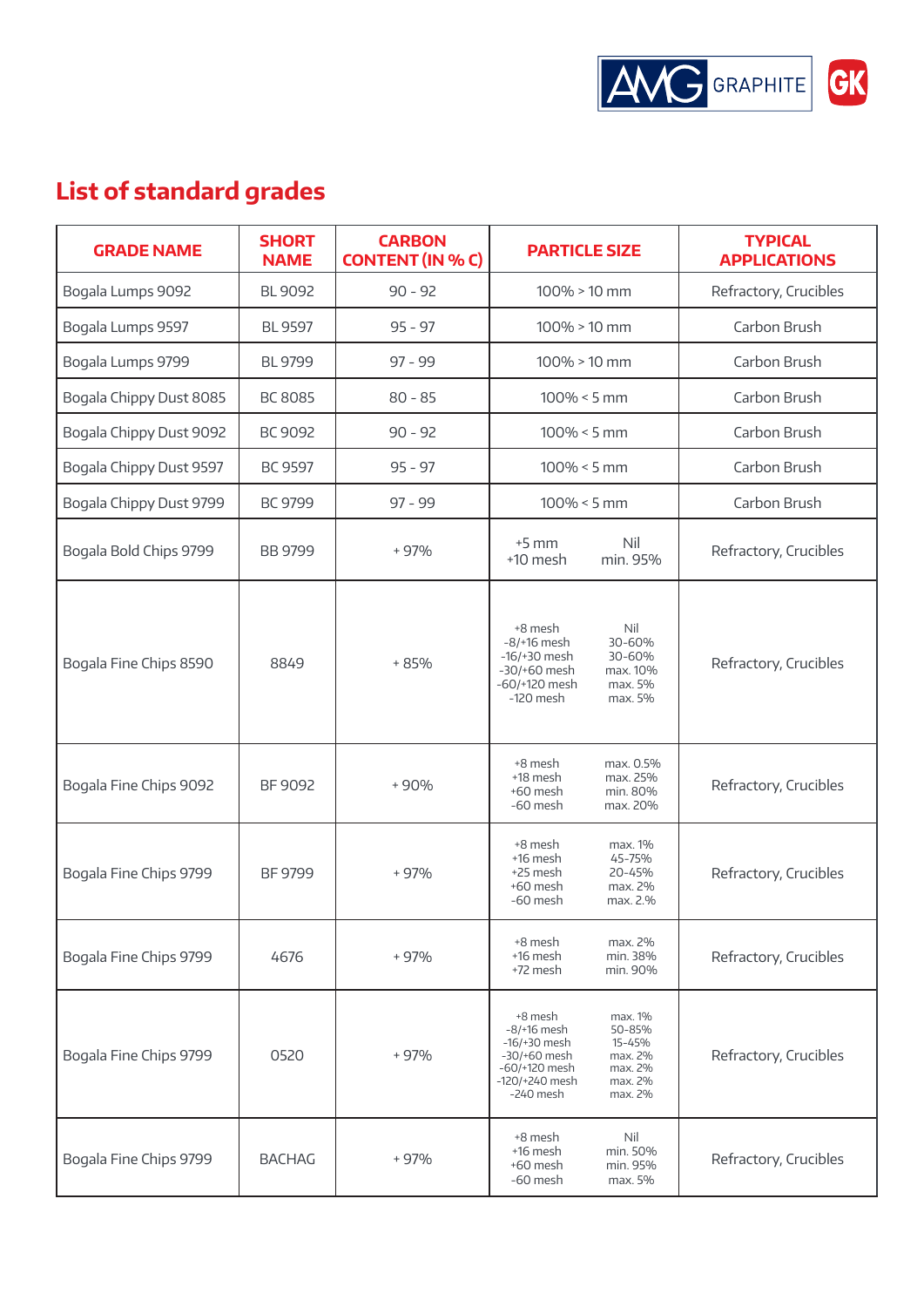| <b>GRADE NAME</b>                    | <b>SHORT</b><br><b>NAME</b> | <b>CARBON</b><br><b>CONTENT (IN % C)</b> | <b>PARTICLE SIZE</b>                                                                                                                                                                            | <b>TYPICAL</b><br><b>APPLICATIONS</b>                          |
|--------------------------------------|-----------------------------|------------------------------------------|-------------------------------------------------------------------------------------------------------------------------------------------------------------------------------------------------|----------------------------------------------------------------|
| Bogala Fine Chips 98                 | <b>BFR 98</b>               | +98%                                     | $100\% > 10$ mm                                                                                                                                                                                 | Refractory, Crucibles                                          |
| Bogala Powder 8083                   | BP 8083                     | $+80%$                                   | min. 85% passing 75 µm                                                                                                                                                                          | Pencil, chemical applications<br>(heat conductivity), friction |
| Bogala Powder 8085                   | BP 8085                     | +80%                                     | min. 85% passing 75 µm                                                                                                                                                                          | Pencil, chemical applications<br>(heat conductivity), friction |
| Bogala Powder 9092                   | BP 9092                     | $+90%$                                   | min. 85% passing 75 µm                                                                                                                                                                          | Pencil, chemical applications<br>(heat conductivity), friction |
| Bogala Powder 9095                   | BP 9095                     | $+90%$                                   | min. 85% passing 75 µm                                                                                                                                                                          | Pencil, chemical applications<br>(heat conductivity), friction |
| Bogala Powder 9597                   | BP 9597<br>95 PURITY        | +95%                                     | min. 85% passing 75 µm                                                                                                                                                                          | Pencil, chemical applications<br>(heat conductivity), friction |
| Bogala Powder 9799                   | BP 9799                     | + 97%                                    | min. 85% passing 75 µm                                                                                                                                                                          | Pencil, chemical applications<br>(heat conductivity), friction |
| Bogala Fine Powder 9597              | <b>3K BCB 45</b>            | $+95%$                                   | +85 mesh<br>Nill<br>max 2%<br>+200 mesh<br>+300 mesh<br>max 5%                                                                                                                                  | Pencil, chemical applications<br>(heat conductivity), friction |
| Bogala Fine Powder 9597              | 9936 BCB 80                 | $+95%$                                   | $+100$ mesh<br>max. 1%<br>$0.1 - 0.3%$<br>$+150$ mesh<br>+200 mesh<br>$0.5 - 1.5%$<br>+240 mesh<br>$1.0 - 4.0%$<br>+300 mesh<br>6.0-10.0%<br>+350 mesh<br>15.0-20.0%<br>33.0-45.0%<br>+400 mesh | Pencil, chemical applications<br>(heat conductivity), friction |
| Bogala Fine Powder 9597   CLF BCB 90 |                             | + 95%                                    | +85 mesh<br>0.4%<br>-85/+170 mesh<br>2%<br>-170/+300 mesh<br>8-15%<br>83-92%<br>-300 mesh                                                                                                       | Pencil, chemical applications<br>(heat conductivity), friction |
| Bogala Fine Powder 9597              | 0157                        | +96%                                     | $+100$ mesh<br>max. 1%<br>+240 mesh<br>max. 10%<br>-240 mesh<br>min. 90%                                                                                                                        | Pencil, chemical applications<br>(heat conductivity), friction |
| Bogala Fine Powder 97                | F11, BCB 85,<br>2510        | + 97%                                    | +85 mesh<br>max. 0.05%<br>-85/+170 mesh<br>max. 2%<br>-170/+300 mesh<br>8-15%<br>-300 mesh<br>83-92%                                                                                            | Refractory, Crucibles                                          |
| Bogala Fine Powder 97                | LUXARA NO<br>1 BCB 40       | + 97%                                    | +200 mesh<br>max. 2%<br>max. 5%<br>+300 mesh<br>+350 mesh<br>max. 15%<br>-350 mesh<br>min. 85%                                                                                                  | Pencil, chemical applications<br>(heat conductivity), friction |
| Bogala Fine Powder 97                | LUXARA NO<br>2 BCB 75       | + 97%                                    | +200 mesh<br>max. 5%<br>min. 95%<br>-200 mesh                                                                                                                                                   | Pencil, chemical applications<br>(heat conductivity), friction |
| Bogala Fine Powder 97                | 9492 BCB 15                 | +97.25%                                  | +170 mesh<br>max. 1%<br>+300 mesh<br>max. 15%<br>-300 mesh<br>min. 85%                                                                                                                          | Pencil, chemical applications<br>(heat conductivity), friction |
| Bogala Fine Powder 97                | 0 BCB 35                    | $+97%$                                   | +300 mesh<br>max. 5%<br>-300 mesh<br>min. 95%                                                                                                                                                   | Pencil, chemical applications<br>(heat conductivity), friction |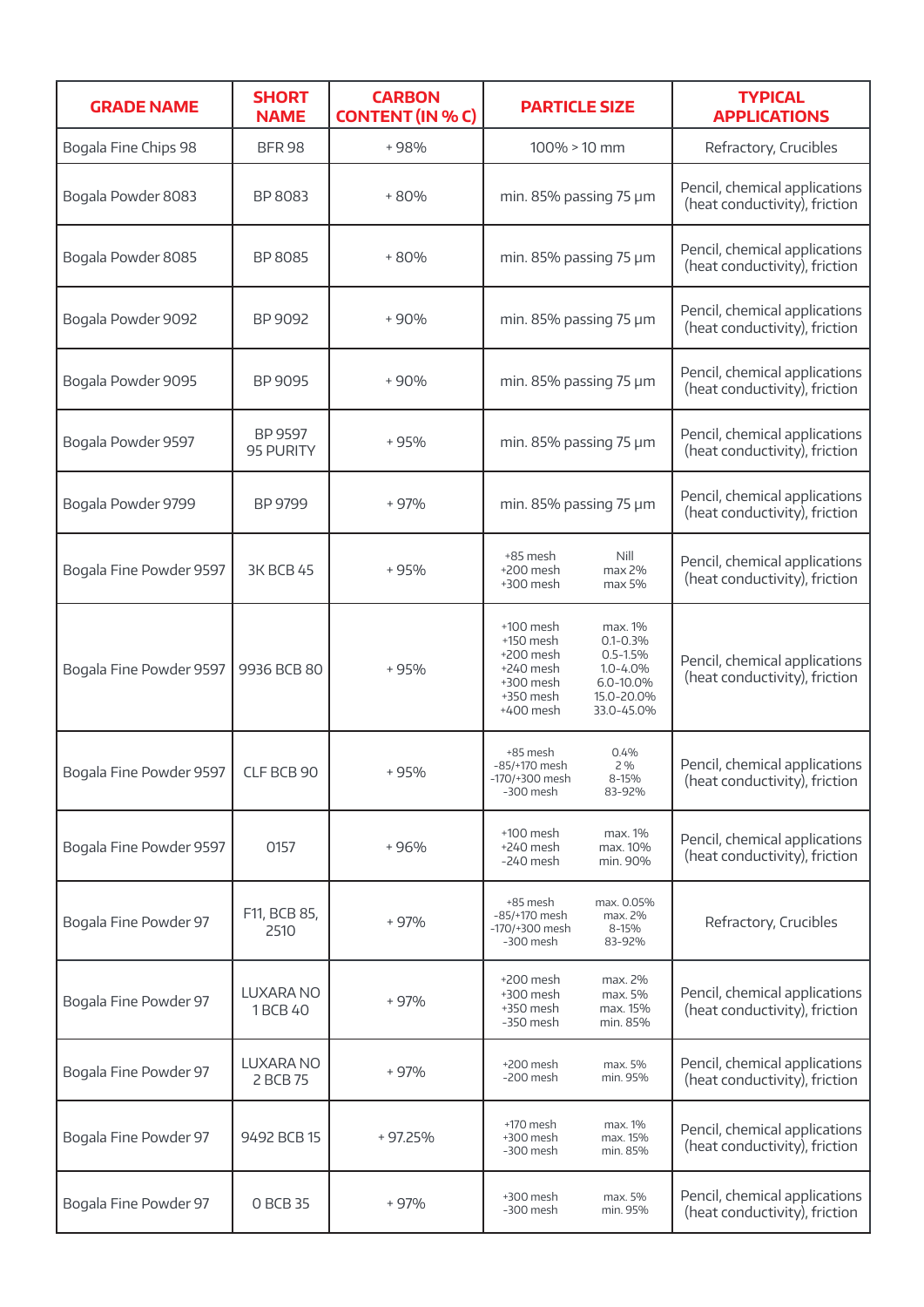| <b>GRADE NAME</b>        | <b>SHORT</b><br><b>NAME</b>             | <b>CARBON</b><br><b>CONTENT (IN % C)</b> | <b>PARTICLE SIZE</b>                                                                                          | <b>TYPICAL</b><br><b>APPLICATIONS</b>                          |
|--------------------------|-----------------------------------------|------------------------------------------|---------------------------------------------------------------------------------------------------------------|----------------------------------------------------------------|
| Bogala Fine Powder 97    | 9324 BCB 10                             | $+97%$                                   | +60 mesh<br>max. 1%<br>$1 - 4%$<br>-60/+100 mesh<br>-100/+200 mesh<br>15-30%<br>-200/+300 mesh<br>15-30%      | Pencil, chemical applications<br>(heat conductivity), friction |
| Bogala Fine Powder 97    | 24/39/6<br><b>BCB 30</b>                | + 97%                                    | +200 mesh<br>max. 4%<br>-200 mesh<br>min. 96%                                                                 | Pencil, chemical applications<br>(heat conductivity), friction |
| Bogala Fine Powder 97    | 2114 BCB 50                             | + 97%                                    | +300 mesh<br>max. 2%<br>$-300$ mesh<br>min. 98%                                                               | Pencil, chemical applications<br>(heat conductivity), friction |
| Bogala Fine Powder 97    | <b>HLLW MESH</b><br><b>BCB 95</b>       | $+97%$                                   | +85 mesh<br>$0 - 0.4%$<br>-85/+170 mesh<br>$0 - 6%$<br>-170/+300 mesh<br>15-25%<br>$-300$ mesh<br>70-80%      | Pencil, chemical applications<br>(heat conductivity), friction |
| Bogala Fine Powder 97    | 9881A                                   | + 97%                                    | +72 MESH<br>max. 2%<br>min. 38%<br>-72/+150 MESH<br>$-150$ MESH<br>min. 90%                                   | Pencil, chemical applications<br>(heat conductivity), friction |
| Bogala Fine Powder 98    | 8148 BCB 70                             | +98%                                     | Nill<br>+60 mesh<br>+170 mesh<br>max. 2%<br>+200 mesh<br>max. 5%<br>-200 mesh<br>min. 95%                     | Pencil, chemical applications<br>(heat conductivity), friction |
| Bogala Fine Powder 98    | BP 98S,<br>9969, BP 98,<br>2527, BCB 25 | $+98%$                                   | $-120$ mesh<br>min. 99.5%<br>$-170$ mesh<br>94-98%<br>$-240$ mesh<br>85-94%<br>-40microns<br>65-80%           | Pencil, chemical applications<br>(heat conductivity), friction |
| Bogala Fine Powder 98    | 2598                                    | $+98%$                                   | +52 mesh<br>Nil<br>max. 1%<br>+100 mesh<br>+170 mesh<br>$1 - 3%$<br>4-10%<br>+200 mesh<br>20-35%<br>+300 mesh | Pencil, chemical applications<br>(heat conductivity), friction |
| Bogala Fine Powder 98    | <b>OM</b>                               | +98%                                     | +300 mesh<br>max. 5%<br>-300 mesh<br>min. 95%                                                                 | Pencil, chemical applications<br>(heat conductivity), friction |
| Bogala Fine Powder 99    | <b>BP 99S, BP</b><br>99, BCB 20         | +99%                                     | $-120$ mesh<br>min. 99.5%<br>-240 mesh<br>87-97%<br>73-87%<br>-40microns                                      | Pencil, chemical applications<br>(heat conductivity), friction |
| Bogala Fine Powder 90    | <b>BFP 9092</b>                         | $+90%$                                   | min. 95% passing 40 µm                                                                                        | Pencil, chemical applications<br>(heat conductivity), friction |
| Bogala Fine Powder 97    | <b>BFP 9799</b>                         | $+97%$                                   | min. 95% passing 40 µm                                                                                        | Powder Metallurgy                                              |
| Bogala Fine Powder 98    | <b>BFPH</b>                             | +98.5%                                   | min. 95% passing 40 µm                                                                                        | Powder Metallurgy                                              |
| Bogala Fine Powder 99    | <b>BFP 99</b>                           | +99%                                     | min. 95% passing 40 µm                                                                                        | Powder Metallurgy                                              |
| Bogala Floated Powder 95 | <b>CONC 9597</b>                        | $+95%$                                   | min. 55% > 100 µm                                                                                             | Pencil, chemical applications<br>(heat conductivity), friction |
| Bogala Floated Powder 98 | CONC <sub>98</sub> T<br>9599            | $+98%$                                   | min. 55% > 100 µm                                                                                             | Pencil, chemical applications<br>(heat conductivity), friction |
| Bogala Fine Powder 99    | CONC <sub>99</sub>                      | +99%                                     | min. 50% > 100 µm                                                                                             | Pencil, chemical applications<br>(heat conductivity), friction |